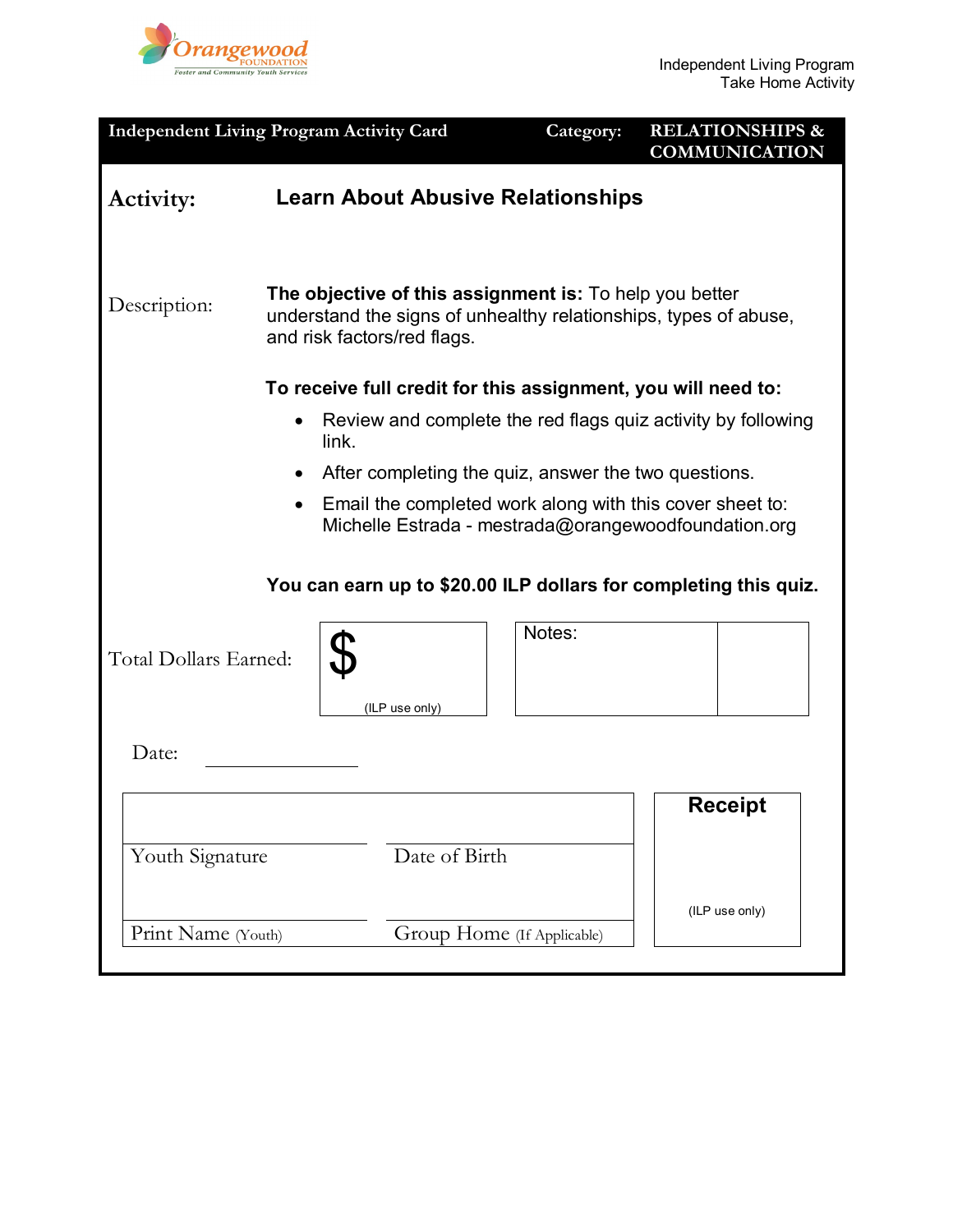

# **Learn About Abusive Relationships**

## **Definitions**

- $\triangleright$  "Abuse" means intentionally or recklessly causing or attempting to cause bodily injury, or placing another person in reasonable apprehension of imminent serious bodily injury to himself or herself, or another.
- $\triangleright$  "Domestic violence" means abuse committed against an adult or a minor who is a souse, former spouse, cohabitant, or person with whom the suspect has had a child or has had a dating or engagement relationship.
- $\triangleright$  "Cohabitant" means two unrelated adult persons living together for a substantial period of time, resulting in some permanency of relationship.

## **Types of Abuse**

■ Abuse can take many forms. Some types are subtler than others and might never be seen or felt by anyone other than the victim. The abuser uses a combination of tactics that work to control the victim. The abuse also usually increases in frequency and severity.

*McDowell, Barbara, Ward, Catherine. Intimate Partner Violence. San Diego, Cognella, 2011.*

## **Resources**

- The National Domestic Violence Hotline at 1-800-799-7233
- The National Teen Dating Abuse Hotline 1-866-331-9474
- The National Sexual Assault Hotline at 1-800-656-4673
- Laura's House HEART chat line 949-484-8440

## **Red Flags for Abusive Relationships**

| Abuse alcohol or other<br>drugs               | Ignore you, give you silent treatment,<br>disappear for days                              | Lie to you, don't show<br>up for dates, hang up<br>on you                          |
|-----------------------------------------------|-------------------------------------------------------------------------------------------|------------------------------------------------------------------------------------|
| Threaten suicide if you<br>break up with them | Tell you to shut up, tell you you're<br>dumb, stupid, fat, or call you some<br>other name | Cheat on you or have a<br>lot of partners                                          |
| Tell you how to dress or<br>act               | Try to isolate you and control who you<br>see or where you go                             | Are physically rough,<br>(push, shove, pull,<br>yank, squeeze, pinch,<br>restrain) |
| Take your money or take                       |                                                                                           |                                                                                    |
| advantage of you in other                     |                                                                                           |                                                                                    |
| ways                                          |                                                                                           |                                                                                    |

## **Are you in an abusive relationship? Click the link below and to learn your level of awareness.**

<https://www.laurashouse.org/lhteen/redflags/abused-quiz>